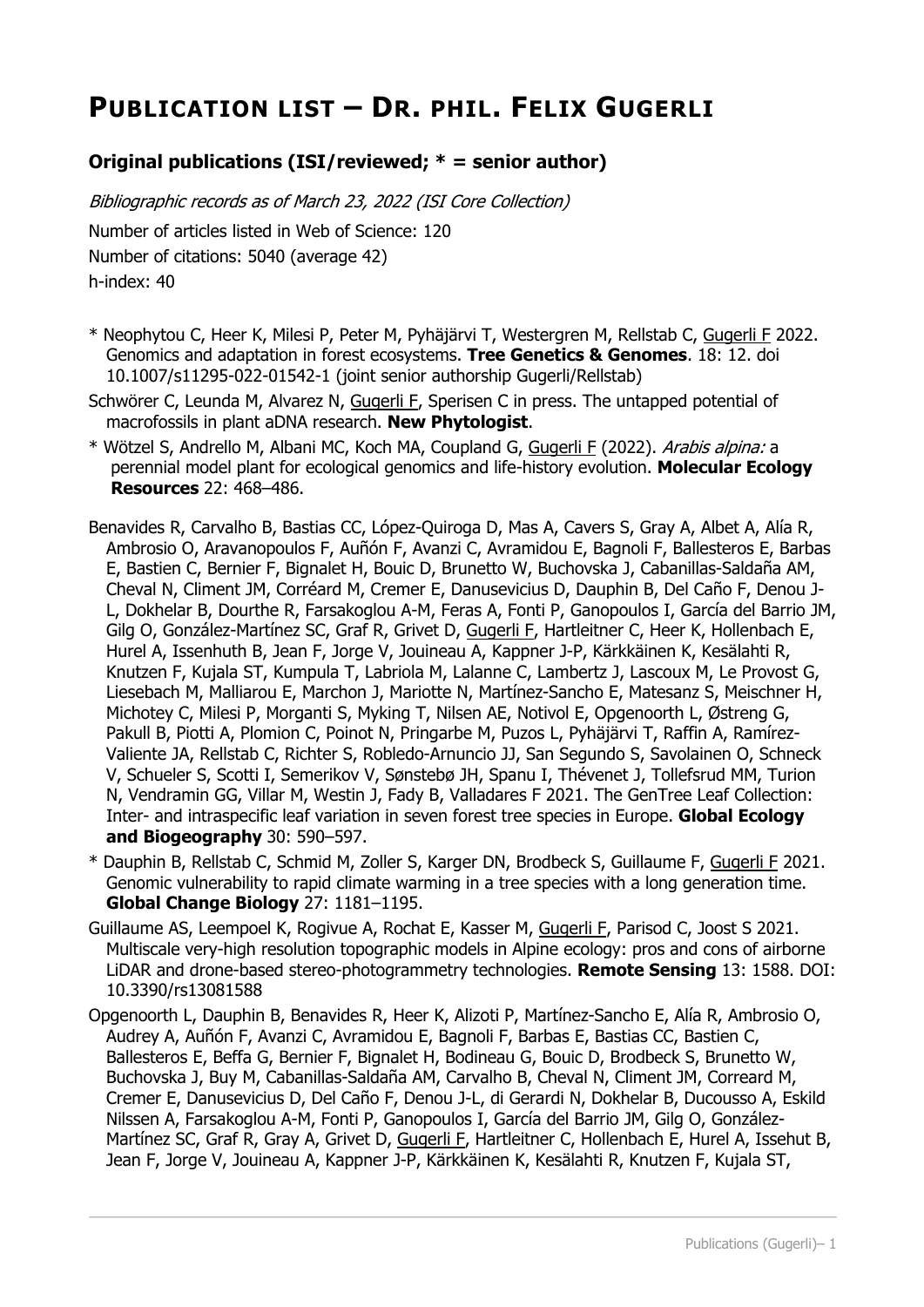Kumpula TA, Labriola M, Lalanne C, Lambertz J, Lascoux M, Lejeune V, Le-Provost G, Levillain J, Liesebach M, López-Quiroga D, Meier B, Malliarou E, Marchon J, Mariotte N, Mas A, Matesanz S, Meischner H, Michotey C, Milesi P, Morganti S, Nievergelt D, Notivol E, Ostreng G, Pakull B, Perry A, Piotti A, Plomion C, Poinot N, Pringarbe M, Puzos L, Pyhäjärvi T, Raffin A, Ramírez-Valiente JA, Rellstab C, Remi D, Richter S, Robledo-Arnuncio JJ, San Segundo S, Savolainen O, Schueler S, Schneck V, Scotti I, Semerikov V, Slámová L, Sønstebø JH, Spanu I, Thevenet J, Tollefsrud MM, Turion N, Vendramin GG, Villar M, von Arx G, Westin J, Fady B, Myking T, Valladares F, Aravanopoulos FA, Cavers S 2021. The GenTree Platform: growth traits and treelevel environmental data in 12 European forest tree species. **Gigascience** 10: giab010. DOI: 10.1093/gigascience/giab010.

- Pärli R, Lieberherr E, Holderegger R, Gugerli F, Widmer A, Fischer MC 2021. Developing a monitoring program of genetic diversity: What do the stakeholders say? **Conservation Genetics** 22: 633–684.
- \* Csilléry K, Sperisen C, Ovaskainen O, Buchmann N, Widmer A, Gugerli F. 2020. Adaptation to local climate in a multi-trait space: evidence from silver fir (*Abies alba* Mill.) populations across a heterogeneous environment. **Heredity** 124: 77–92. (presubmission at **bioRxiv** doi: 10.1101/292540)
- Dauphin B, Wüest RO, Brodbeck S, Zoller S, Fischer MC, Holderegger R, Gugerli F, Rellstab C 2020. Disentangling the effects of geographic peripherality and habitat suitability on neutral and adaptive genetic variation in Swiss stone pine. **Molecular Ecology** 29: 1972–1989.
- Martínez-Sancho E, Slámová L, Morganti S, Grefen C, Carvalho B, Dauphin B, Rellstab C, Gugerli F, Opgenoorth L, Heer K, Knutzen F, von Arx G, Valladares F, Cavers S, Fady B, Alía R, Aravanopoulos F, Avanzi C, Bagnoli F, Barbas E, Bastien C, Benavides R, Bernier F, Bodineau G, Bastias CC, Charpentier J-P, Climent JM, Corréard M, Courdier F, Danusevicius D, Farsakoglou A-M, García del Barrio JM, Gilg O, González-Martínez SC, Gray A, Hartleitner C, Hurel A, Jouineau A, Kärkkäinen K, Kujala ST, Labriola M, Lascoux M, Lefebvre M, Lejeune V, Le Provost G, Liesebach M, Malliarou E, Matesanz S, Michotey C, Milesi P, Myking T, Notivol E, Pakull B, Piotti A, Plomion C, Pringarbe M, Pyhäjärvi T, Raffin A, Ramírez-Valiente JA, Ramskogler K, Robledo-Arnuncio JJ, Savolainen O, Schueler S, Semerikov V, Spanu I, Thévenet J, Tollefsrud MM, Turion N, Veisse D, Vendramin GG, Villar M, Westin J, Fonti P 2020. The GenTree dendroecological collection: tree-ring and wood density data from seven tree species across Europe. **Scientific Data** 7: 1, DOI: 10.1038/s41597-019-0340-y.
- Rellstab C, Zoller S, Sailer C, Tedder A, Gugerli F, Shimizu KK, Holderegger R, Widmer A, Fischer MC Genomic signatures of convergent adaptation to Alpine environments in three Brassicaceae species. **Molecular Ecology** 29: 4350–4365.
- Reutimann O, Gugerli F, Rellstab C 2020. A species-discriminatory single-nucleotide polymorphism set reveals maintenance of species integrity in hybridizing European white oaks (*Quercus* spp.) despite high levels of admixture. **Annals of Botany** 125: 663–676.
- \* Schenker L, Bollmann K, Rehnus M, Gugerli F 2020. Hare's affairs: Lessons learnt from a genetic monitoring for tracking individuals based on noninvasive sampling in mountain hare **Ecology and Evolution** 10: 10150–10166.
- Trivellone V, Meier M, Corrado C, Paltrinieri P, Gugerli F, Moretti M, Wolf S, Collatz J 2020. Multiscale determinants drive parasitization of Drosophilidae by Hymenopteran parasitoids in agricultural landscapes. **Insects** 11: 334, DOI 10.3390/insects1106033.
- Choudhury RA, Rogivue A, Gugerli F, Parisod C 2019. Impact of polymorphic transposable element distributions on recombination across the genome. **Molecular Ecology** 28: 1550–1562.
- Gugerli F, Moretti M, Graf R, Maier M, Corrado C, Collatz J, Trivellone V 2019. Genetische Vielfalt von Trichopria drosophilae, einem natürlichen Feind der Kirschessigfliege. **Agrarforschung Schweiz** 10: 396–401. (also in French)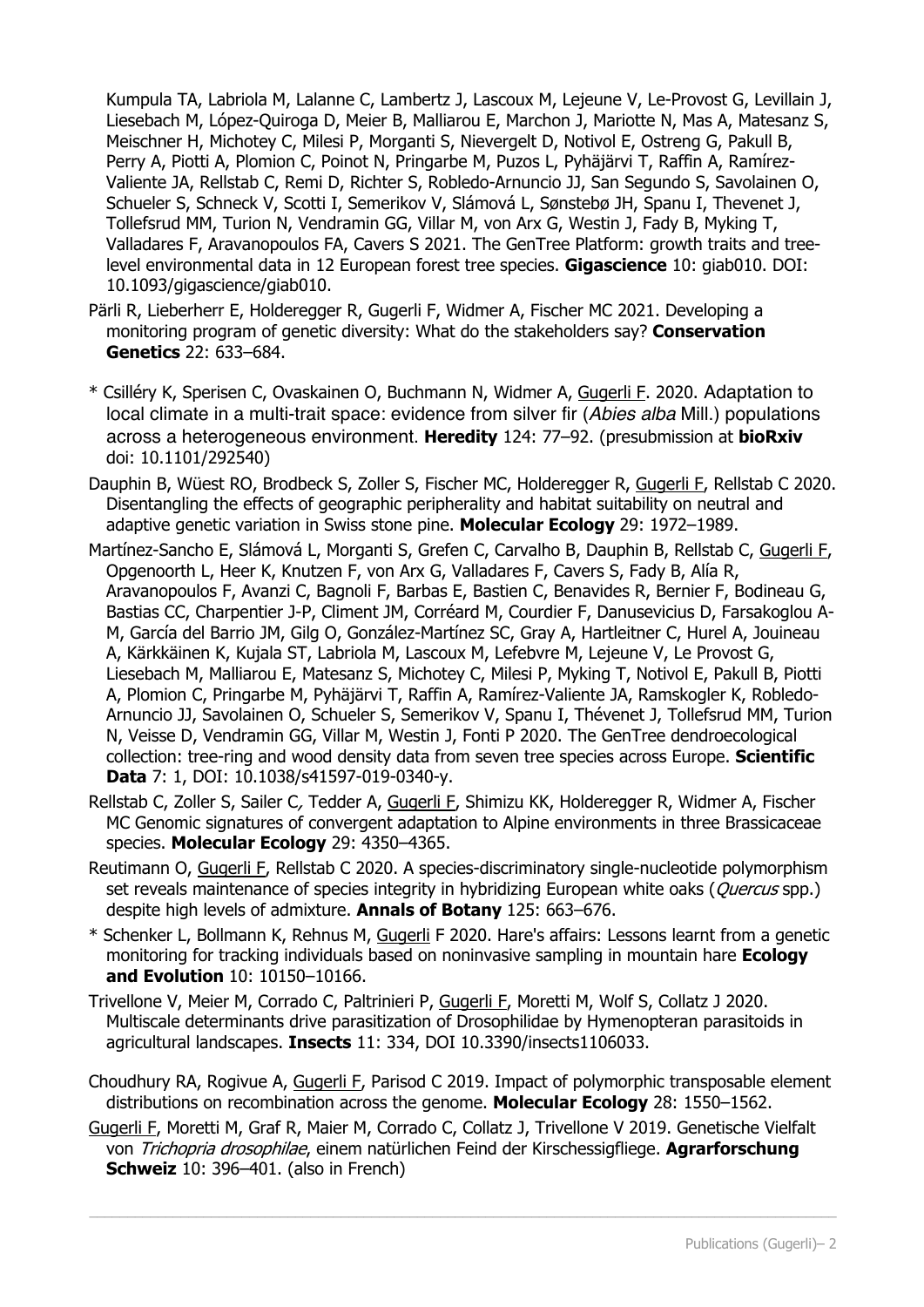- Holderegger R, Balkenhol N, Bolliger J, Engler JO, Gugerli F, Hochkirch A, Nowak C, Segelbacher G, Widmer A, Zachos FE 2019. Linking conservation genetics science with practice. **Molecular Ecology** 28: 3848–3856.
- Mosca E, Cruz F, Gómez Garrido J, Bianco L, Rellstab C, Brodbeck S, Csilléry K, Fady B, Fladung M, Fussi B, Gömöry D, González-Martínez SC, Grivet D, Gut M, Hansen OK, Heer K, Kaya Z, Krutovsky KV, Kersten B, Liepelt S, Opgenoorth L, Sperisen C, Ullrich KK, Vendramin GG, Ziegenhagen B, Westergren M, Ziegenhagen B, Alioto T, Gugerli F, Heinze B, Höhn M, Troggio M, Neale DB 2019. The Abies alba genome project: a new genomic resource for a sensitive species. **G3—Genes, Genomes, Genetics** 9: 7, 2039–2049.
- \* Rellstab C, Dauphin B, Zoller S, Brodbeck S, Gugerli F 2019. Using transcriptome sequencing and pooled exome capture to study local adaptation in the giga-genome of Pinus cembra. **Molecular Ecology Resources** 19: 536–551.
- \* Rogivue A, Choudhury RR, Zoller S, Joost S, Felber F, Kasser M, Parisod C, Gugerli F 2019. Genome-wide variation in nucleotides and retrotransposons in alpine populations of Arabis alpina (Brassicaceae). **Molecular Ecology Resources** 19: 773–787. (joint first authorship Rogivue/Choudhury; joint senior authorship Gugerli/Parisod)
- \* Lendvay B, Hartmann M, Brodbeck S, Nievergelt D, Reinig F, Zoller S, Parducci L, Gugerli F, Büntgen U, Sperisen C 2018. Improved recovery of ancient DNA from subfossil wood – application to the world's oldest Late Glacial pine forest. **New Phytologist** 217: 1737–1748. (joint senior authorship Gugerli/Büntgen/Sperisen)
- \* Luqman H, Muller R, Vaupel A, Brodbeck S, Bolliger J, Gugerli F 2018. No distinct barrier effects of highways and a wide river on the genetic structure of the Alpine newt (Ichthyosaura alpestris) in densely settled landscapes. **Conservation Genetics** 19: 673–685.
- Neuschulz EL, Merges D, Bollmann K, Gugerli F, Böhning-Gaese K 2018. Biotic interactions and seed deposition rather than abiotic factors determine plant recruitment at elevational range limits. **Journal of Ecology** 106: 948–957.
- \* Rogivue A, Graf R, Parisod C, Holderegger R, Gugerli F 2018. The phylogeographic structure of Arabis alpina in the Alps shows consistent patterns across different types of molecular markers and of geographic scales. **Alpine Botany** 128: 35–45.
- Sailer C, Babst-Kostecka A, Fischer MC, Zoller S, Widmer A, Vollenweider P, Gugerli F, Rellstab C 2018. Transmembrane transport and stress response genes play an important role in adaptation of Arabidopsis halleri to metalliferous soils. **Scientific Reports** 8 16085.
- Schoville SD, Dalongeville A, Viennois G, Gugerli F, Taberlet P, Lequette B, Alvarez N, Manel S 2018. Preserving genetic connectivity in the European Alps protected area network. **Biological Conservation** 218:99–109.
- Fischer MC, Rellstab C, Leuzinger M, Roumet M, Gugerli F, Shimizu KK, Holderegger R, Widmer A 2017. Do microsatellite markers reflect genome-wide genetic diversity and population differentiation? A case study in Arabidopsis halleri. **BMC Genomics** 18: 69.
- Milanesi P, Holderegger R, Bollmann K, Gugerli F, Zellweger F 2017. Three-dimensional habitat structure and landscape genetics: a step forward in estimating functional connectivity. **Ecology** 98: 393–402.
- \* Rellstab C, Fischer MC, Zoller, S, Graf R, Tedder A, Shimizu KK, Widmer A, Holderegger R, Gugerli F 2017. Local adaptation (mostly) remains local: reassessing environmental associations of climate-related candidate SNPs in Arabidopsis halleri. **Heredity** 118: 193–201.
- Burkart S, Gugerli F, Senn J, Kuehn R, Bolliger J 2016. Evaluating the functionality of expertassessed wildlife corridors with genetic data from roe deer. **Basic and Applied Ecology** 17: 52–60.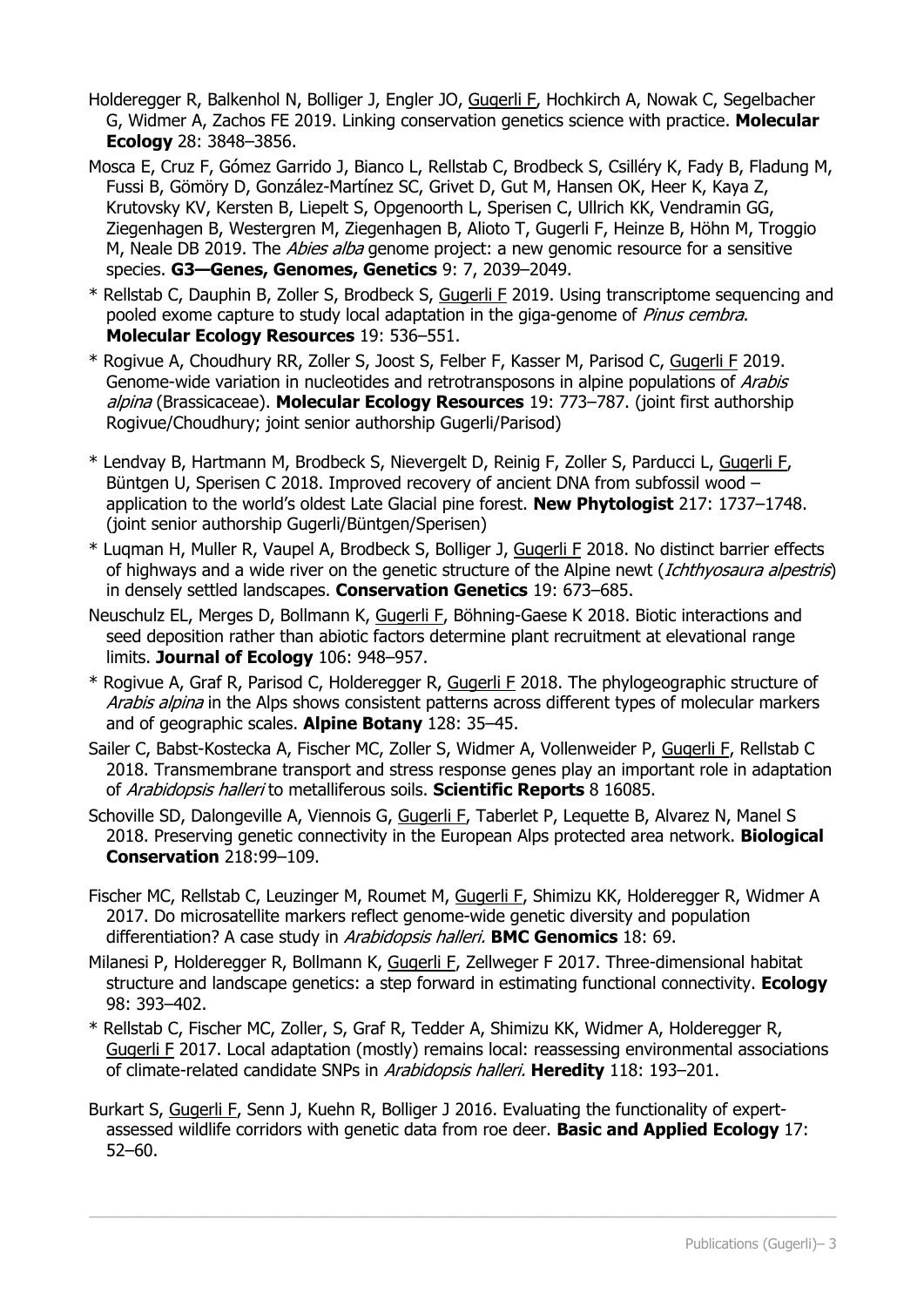- Frei M, Csencsics D, Brodbeck S, Schweizer E, Bühler C, Gugerli F, Bolliger J 2016. Combining landscape genetics, radio-tracking and long-term monitoring to derive management implications for Natterjack toads in agricultural landscapes (Epidalea calamita). **Journal for Nature Conservation** 32: 22–34.
- Mosca E, Gugerli F, Eckert AJ, Neale DB 2016. Signatures of natural selection on *Pinus cembra* and P. mugo along altitudinal gradients in the Alps. **Tree Genetics & Genomes** 12: 9 (doi 10.1007/s11295-015-0964-9).
- \* Rellstab C, Bühler A, Graf R, Folly C Gugerli F 2016. Using joint multivariate analyses of leaf morphology and neutral molecular markers for taxon identification in three hybridizing European white oak species (Quercus spp.). **Annals of Forest Science** 73: 669–679.
- \* Rellstab C, Zoller S, Walthert L, Lesur I, Bodénès C, Pluess AR, Sperisen C, Kremer A, Gugerli F 2016. Relationship between ecological gradients and adaptive genetic variation in candidate genes of oaks (Quercus ssp.). **Molecular Ecology** 25: 5907–5924.
- \* Schmid M, Csencsics D, Gugerli F 2016. Repetitive flanking sequences challenge microsatellite marker development: a case study in the lepidopteran Melanargia galathea. **Molecular Ecology Resources** 16:1499–1507.
- Neuschulz EL, Mueller T, Bollmann K, Gugerli F, Böhning-Gaese K 2015. Seed perishability determines the caching behaviour of a food-hoarding bird. **Journal of Animal Ecology** 84: 71–78.
- Rellstab C, Gugerli F, Eckert AJ, Hancock AM, Holderegger R 2015. A practical guide to environmental association analysis in landscape genomics. **Molecular Ecology** 24: 4348–4370. [invited review].

### **Marked as "highly cited paper in ISI Web of Knowledge**

- Stockenhuber R, Zoller S, Shimizu-Inatsugi R, Gugerli F, Shimizu KK, Widmer A, Fischer MC 2015. Efficient detection of novel nuclear markers for Brassicaceae by transcriptome sequencing. **PLoS One** 10: e0128181.
- \* Buehler D, Brodbeck S, Holderegger R, Schnyder E, Gugerli F 2014. Validation of outlier loci through replication in independent data sets: a test on Arabis alpina. **Ecology & Evolution** 4:4296–4306.
- Gerber S, Chadœuf J, Gugerli F, Lascoux M, Buiteveld J, Cottrell JE, Dounavi A, Fineschi S, Forrest L, Fogelqvist J, Goicoechea PG, Jensen JS, Salvini D, Vendramin GG, Kremer A 2014. High rates of gene flow by pollen and seed in oak populations across Europe. **PLoS ONE** 9: e85130.
- \* Lendvay B, Höhn M, Brodbeck S, Mindrescu M, Gugerli F 2014. Genetic structure in Pinus cembra from the Carpathian Mountains inferred from nuclear and chloroplast microsatellites suggests postglacial range contraction and identifies introduced individuals. **Tree Genetics & Genomes** 10: 1419–1433.
- \* Buehler D, Poncet BN, Holderegger R, Manel S, Taberlet P, Gugerli F 2013. An outlier locus relevant in habitat-mediated selection in an alpine plant across independent regional replicates. **Evolutionary Ecology** 27: 285–300.
- Fischer MC, Rellstab C, Tedder A, Zoller S, Gugerli F, Holderegger R, Shimizu KK, Widmer A 2013. Population genomic footprints of selection and associations with climate in natural populations of Arabidopsis halleri from the Alps. **Molecular Ecology** 22: 5594–5607
- Gugerli F, Alvarez N, Tinner W 2013. A deep dig hindsight on Holocene vegetation composition from ancient environmental DNA. **Molecular Ecology** 22: 3433–3436. [invited perspective]
- Gugerli F, Brandl R, Castagneyrol B, Franc A, Jactel H, Koelewijn H-P, Martin F, Peter M, Pritsch K, Schröder H, Smulders MJM, Kremer A, Ziegenhagen B, Evoltree JERA3 contributors 2013. Community genetics in the time of next generation molecular technologies. **Molecular Ecology** 22: 3198–3207. [opinion article]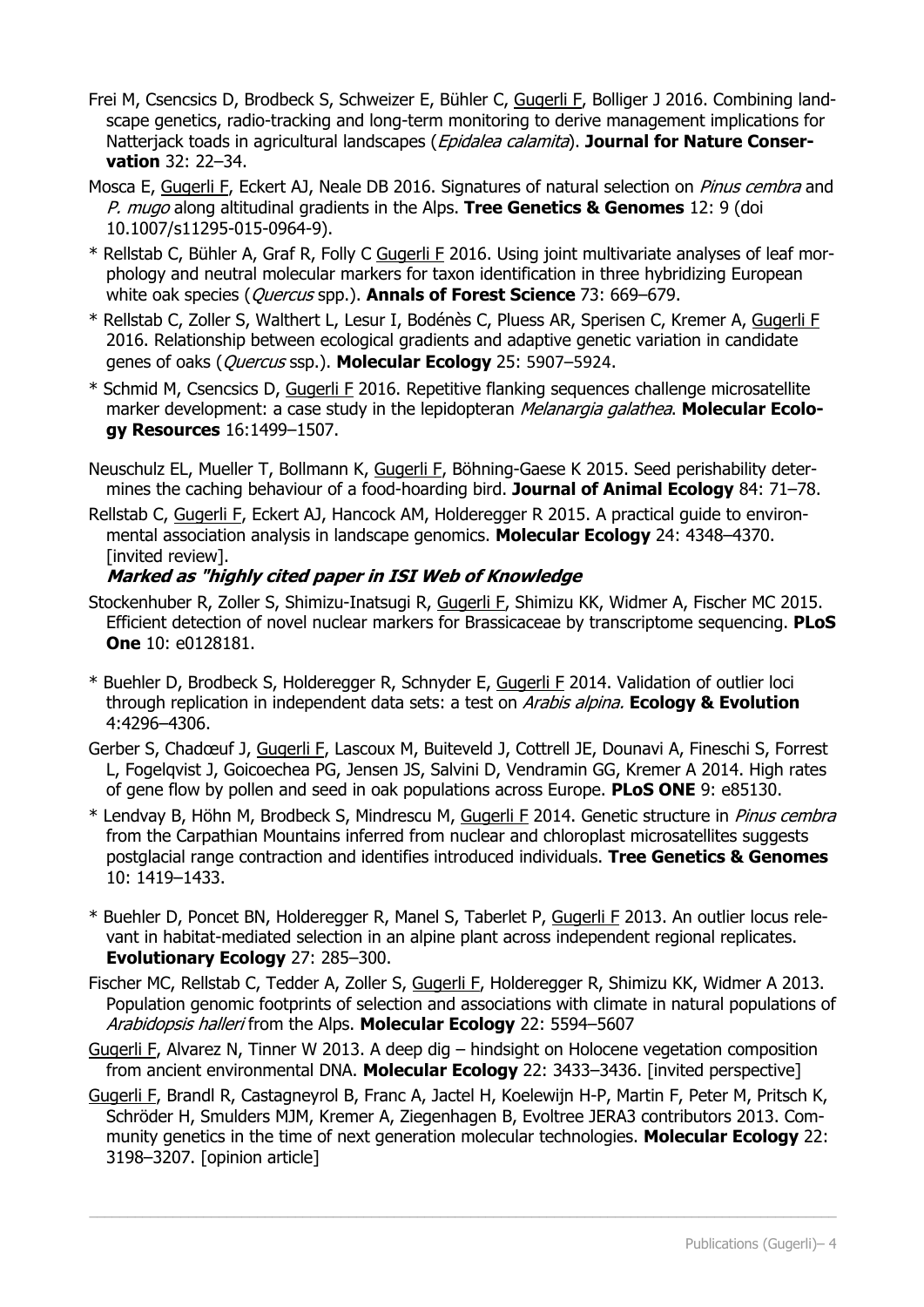- King GM, Gugerli F, Fonti P, Frank DC 2013. Tree growth response along an elevational gradient: climate or genetics? **Oecologia** 173: 1587–1600.
- Rellstab C, Zoller S, Tedder A, Gugerli F, Fischer MC 2013. Validation of SNP allele frequencies determined by pooled next-generation sequencing in natural populations of a non-model plant species. **PLoS ONE** 8: e80422.
- Steinbrecher R, Contran N, Gugerli F, Schnitzler J-P, Zimmer I, Menard T, Günthardt-Goerg MS 2013. Inter- and intra-specific variability in isoprene production and photosynthesis of Central European oak species. **Plant Biology** 15 (Suppl. 1): 148–156.
- Winkler M, Tribsch A, Schneeweiss GM, Brodbeck S, Gugerli F, Holderegger R, Schönswetter P 2013. Strong nuclear differentiation contrasts with widespread sharing of plastid DNA haplotypes in southern European purple saxifrages (Saxifraga sect. Porphyrion subsect. Oppositifoliae). **Botanical Journal of the Linnean Society** 173: 622–636.
- \* Zulliger D, Schnyder E, Gugerli F 2013. Are adaptive loci transferable across genomes of related species? – Outlier and association analyses in Alpine Brassicaceae species. **Molecular Ecology** 22: 1626–1639.
- Barthe S, Gugerli F, Barkley N, Maggia L, Cardi C, Lemes MR, Gribel R, Scotti I 2012. Always look on both sides: phylogenetic information conveyed by SSR allele sequences. **PLoS One** 7: e40699.
- \* Buehler D, Graf R, Holderegger R, Gugerli F 2012. Contemporary gene flow and mating system of Arabis alpina in a Central European alpine landscape. **Annals of Botany** 109: 1359–1367.
- \* Hepenstrick D, Thiel D, Holderegger R, Gugerli F 2012. Genetic discontinuities in roe deer (Capreolus capreolus) coincide with fenced transportation infrastructure. **Basic and Applied Ecology** 13: 631–638.
- Holderegger R, Gugerli F 2012. Where do you come from, where do you go? Directional migration rates in landscape genetics. **Molecular Ecology** 21:5640–5642. [invited perspective]
- Kormann U, Gugerli F, Ray N, Excoffier L, Bollmann K 2012. Parsimony-based pedigree analysis and individual-based landscape genetics suggest topography to restrict dispersal and connectivity in the endangered capercaillie. **Biological Conservation** 152: 241–252.
- Landergott U, Gugerli F, Hoebee SE, Finkeldey R, Holderegger R 2012. Effects of seed mass on seedling height and competition in European white oaks. **Flora** 207: 721–725.
- Manel S, Gugerli F, Thuiller W, Alvarez N, Legendre P, Holderegger R, Gielly L, Taberlet P, Intra-BioDiv Consortium 2012. Broad-scale adaptive genetic variation in alpine plants is driven by temperature and precipitation. **Molecular Ecology** 21: 3729–3738.
- \* Salzer K, Gugerli F 2012. Reduced fitness at early life stages in peripheral versus core populations of Swiss stone pine (*Pinus cembra*) is not reflected by levels of inbreeding in seed families. **Alpine Botany** 122: 75–85.
- \* Taberlet P, Zimmermann N, Englisch T, Tribsch A, Holderegger R, Alvarez N, Niklfeld H, Mirek Z, Moilanen A, Ahlmer RW, Ajmone-Marsan P, Bona E, Bovio M, Choler P, Cieślak E, Coldea G, Colli L, Cristea V, Dalmas J-P, Frajman B, Garraud L, Gaudeul M, Gielly L, Gutermann W, Jogan N, Kagalo AA, Korbecka G, Küpfer P, Lequette B, Letz RD, Manel S, Mansion G, Marhold K, Martini F, Negrini R, Niño F, Paun O, Pellecchia M, Perico G, Piekos-Mirkowa H, Prosser F, Puscas M, Ronikier M, Scheuerer M, Schneeweiss GM, Schönswetter P, Schratt-Ehrendorfer L, Schüpfer F, Selvaggi A, Steinmann K, Thiel-Egenter C, van Loo M, Winkler M, Wohlgemuth T, Wraber T, Gugerli F, IntraBioDiv consortium 2012. Genetic diversity in widespread species is not congruent with species richness in alpine plant communities. **Ecology Letters** 15: 1439–1448.
- Winkler M, Tribsch A, Schneeweiss GM, Brodbeck S, Gugerli F, Holderegger R, Abbott RJ, Schönswetter P 2012. Tales of the unexpected: Phylogeography of the arctic-alpine model plant Saxifraga oppositifolia (Saxifragaceae) revisited. **Molecular Ecology** 21: 4618–4630.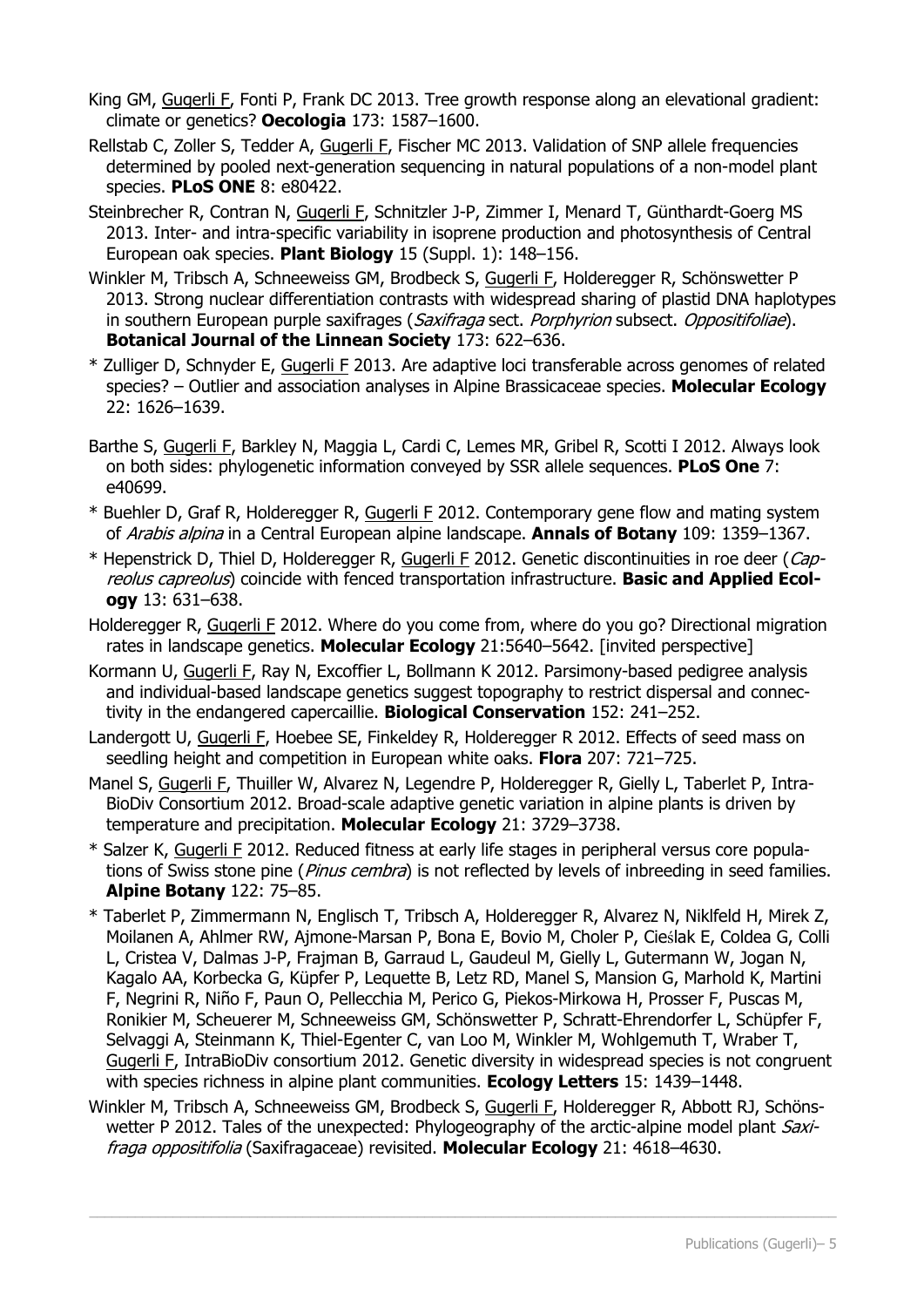- \* Buehler D, Graf R, Holderegger R, Gugerli F 2011. Using the 454 pyrosequencing-based technique in the development of nuclear microsatellite loci in the alpine plant Arabis alpina (Brassicacea). **American Journal of Botany** 98:e103–e105.
- Kamm U, Gugerli F, Rotach P, Edwards PJ, Holderegger R 2011. Genetic consequences of low local tree densities - implications for the management of naturally rare, insect pollinated species in temperate forests. **Forest Ecology and Management** 262:1047–1053.
- Kremer A, Vinceti B, Alía R, Burczyk J, Cavers S, Degen B, Finkeldey R, Fluch S, Gömöry D, Gugerli F, Koelewijn HP, Koskela J, Lefèvre F, Morgante M, Müller-Starck G, Plomion C, Taylor G, Turok J, Savolainen O, Ziegenhagen B 2011. Forest ecosystem genomics and adaptation: Evoltree conference report. **Tree Genetics & Genomes** 7: 869–875.
- \* Thiel-Egenter C, Alvarez N, Holderegger R, Tribsch A, Englisch T, Wohlgemuth T, Colli L, Gaudeul M, Gielly L, Jogan N, Linder HP, Negrini R, Niklfeld H, Pellecchia M, Rioux D, Schönswetter P, Taberlet P, van Loo M, Winkler M, IntraBioDiv Consortium, Gugerli F 2011. Break zones in the distributions of alleles and species in alpine plants. **Journal of Biogeography** 37: 772–782.
- Wirth LR, Waser NM, Graf R, Gugerli F, Landergott U, Erhardt A, Linder HP, Holderegger R 2011. Effects of floral neighborhood and genetic diversity of seeds in high-alpine cushion plants. **Oecologia** 167: 427–434.
- \* Herrmann D, Poncet BN, Manel S, Rioux D, Gielly L, Taberlet P, Gugerli F 2010. Selection criteria for scoring amplified fragment length polymorphisms (AFLPs) positively affect the reliability of population genetic parameter estimates. **Genome** 53: 302–310.
- Holderegger R, Buehler D, Gugerli F, Manel S 2010. Landscape genetics of plants. **Trends in Plant Science** 15: 675–683. [review]
- Jacob G, Debrunner R, Gugerli F, Schmid B, Bollmann K 2010. Field surveys of capercaillie (Tetrao urogallus) in the Swiss Alps underestimated local abundance of the species as revealed by genetic analyses of non-invasive samples. **Conservation Genetics** 11: 33–44.
- Kamm U, Gugerli F, Rotach P, Edwards PJ, Holderegger R 2010. Open areas in a landscape enhance pollen-mediated gene flow of a tree species: evidence from northern Switzerland. **Landsape Ecology** 25: 903–911.
- Manel S, Poncet B, Legendre P, Gugerli F, Holderegger R 2010. Common factors drive genetic variation of adaptive relevance at different spatial scales in Arabis alpina. **Molecular Ecology** 19: 3824–3835.
- Poncet B, Herrmann D, Gugerli F, Taberlet P, Holderegger R, Gielly L, Rioux D, Thuiller W, Aubert S, Manel S 2010. Tracking genes of ecological relevance in response to environment using a genome scan: application to Arabis alpina. **Molecular Ecology** 19: 2896–2907.
- Wirth LR, Graf R, Gugerli F, Landergott U, Holderegger R 2010. Between-year variation in seed weights across altitudes in the high-alpine plant Eritrichium nanum. **Plant Ecology** 207: 227– 231.
- Wirth LR, Graf R, Gugerli F, Landergott U, Holderegger R 2010. Lower selfing rate at higher altitudes in the alpine plant Eritrichium nanum (Boraginaceae). **American Journal of Botany** 97: 899–901.
- \* Alvarez N, Thiel-Egenter C, Tribsch A, Manel S, Taberlet P, Küpfer P, Holderegger R, Brodbeck S, Gaudeul M, Gielly L, Mansion G, Negrini R, Paun O, Pellecchia M, Rioux D, Schönswetter P, Schüpfer F, Van Loo M, Winkler M, Gugerli F, IntraBioDiv consortium 2009. Biogeographic history of alpine plants: substrate ecology drives genetic structures. **Ecology Letters** 12: 632–640.
- Balkenhol N, Gugerli F, Cushman SA, Waits LP, Coulon A, Holderegger R, Wagner HH, participants of the Landscape Genetics Research Agenda Workshop 2007. 2009 Identifying future research needs in landscape genetics: where to from here? **Landscape Ecology** 24: 455–463.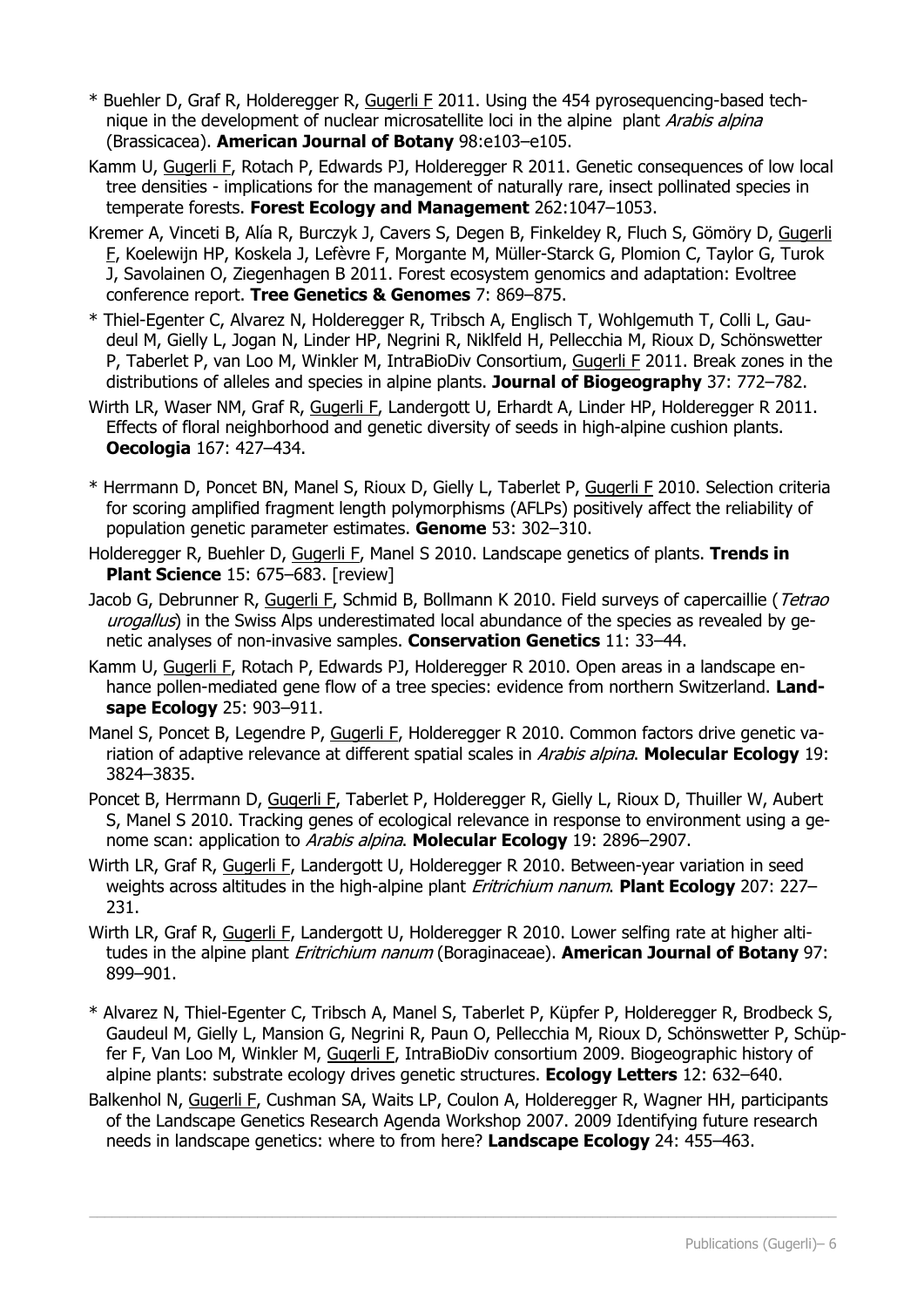- Gugerli F, Rüegg M, Vendramin GG 2009. Gradual decline in genetic variability in Swiss stone pine populations (Pinus cembra) across Switzerland suggests postglacial re-colonization into the Alps from a common glacial refugium. **Botanica Helvetica** 119: 13–22.
- Höhn M, Gugerli F, Abran P, Bisztray G, Buonamici A, Cseke K, Hufnagel L, Sebastiani F, Quintela-Sabarís C, Vendramin GG 2009. Chloroplast DNA variation maintained in marginal populations of Swiss stone pine (Pinus cembra L.) from the Alps and the Carpathians suggests extensive historic gene flow by pollen and seed. **Journal of Biogeography** 36: 1798–1806.
- Kamm U, Rotach P, Gugerli F, Siroky M, Edwards PJ, Holderegger R 2009. Frequent long-distance gene flow in a rare temperate forest tree. **Heredity** 103: 476–482.
- Salzer K, Sebastiani F, Gugerli F, Buonamici A, Vendramin GG 2009. Isolation and characterization of eight polymorphic nuclear microsatellite loci in Pinus cembra L. **Molecular Ecology Resources** 9: 858–861.
- Thiel-Egenter C, Gugerli F, Alvarez N, Brodbeck S, Cieslak E, Colli L, Englisch T, Gaudeul M, Gielly L, Korbecka G, Negrini R, Patrini M, Paun O, Pellecchia M, Rioux D, Ronikier M, Schönswetter P, Schüpfer F, Taberlet P, Tribsch A, Van Loo M, Winkler M, Holderegger R, IntraBioDiv Consortium 2009. Effects of life history traits on high-mountain plant genetic diversity: a multi-species, large-scale study across the Alps and the Carpathians. **Global Ecology & Biogeography** 18: 78–87.
- \* Thiel-Egenter C, Holderegger R, Brodbeck S, IntraBioDiv Consortium, Gugerli F 2009. Concordant genetic breaks, identified by combining clustering and tessellation methods, in two co-distributed alpine plant species. **Molecular Ecology** 18: 4495–4507.

Gugerli F 2008. Old seeds from the cold. **Science** 322: 1789. [letter]

- Gugerli F, Brodbeck S, Holderegger R 2008a. Utility of multilocus genotypes for taxon assignment in stands of closely related European white oaks from Switzerland. **Annals of Botany** 102: 855–863.
- Gugerli F, Brodbeck S, Holderegger R 2008b. Insertions–deletions in a microsatellite flanking region may be resolved by variation in stuttering patterns. **Plant Molecular Biology Reporter** 26: 255–262.
- Gugerli F, Gall R, Meier F, Wermelinger B 2008. Pronounced fluctuations of spruce bark beetle (Scolytinae: *Ips typographus*) populations did not result in bottleneck-induced genetic differentiation. **Forest Ecology and Management** 256: 405–409.
- Gugerli F, Tribsch A, Niklfeld H, Mirek Z, Ronikier M, Englisch T, Zimmermann N, Taberlet P, Intra-BioDiv Consortium 2008. Relationships among levels of biodiversity and the relevance of intraspecific diversity in conservation – a project synopsis. **Perspectives in Plant Ecology, Evolution and Systematics** 10: 259–281.
- Holderegger R, Hermann D, Poncet B, Gugerli F, Taberlet P, Gielly L, Rioux D, Thuiller W, Brodbeck S, Aubert S, Manel S 2008. Land ahead: Using genome scans to identify molecular markers of adaptive relevance. **Plant Ecology and Diversity** 1: 273–283. [review]
- Scotti I, Gugerli F, Pastorelli R, Sebastiani F, Vendramin GG 2008. Maternally and paternally inherited molecular markers elucidate population patterns and inferred dispersal processes on a small scale within a subalpine stand of Norway spruce [Picea abies (L.) Karst.]. **Forest Ecology and Management** 255: 3806–3812.
- Tollefsrud MM, Kissling R, Gugerli F, Johnsen Ø, Skroppa T, Cheddadi R, van der Knaap P, Latalowa M, Terhürne-Berson R, Litt T, Geburek T, Brochmann C, Sperisen C 2008. Genetic consequences of glacial survival and postglacial colonization in Norway spruce: combined analysis of mitochondrial DNA and fossil pollen. **Molecular Ecology** 17: 3134–3150.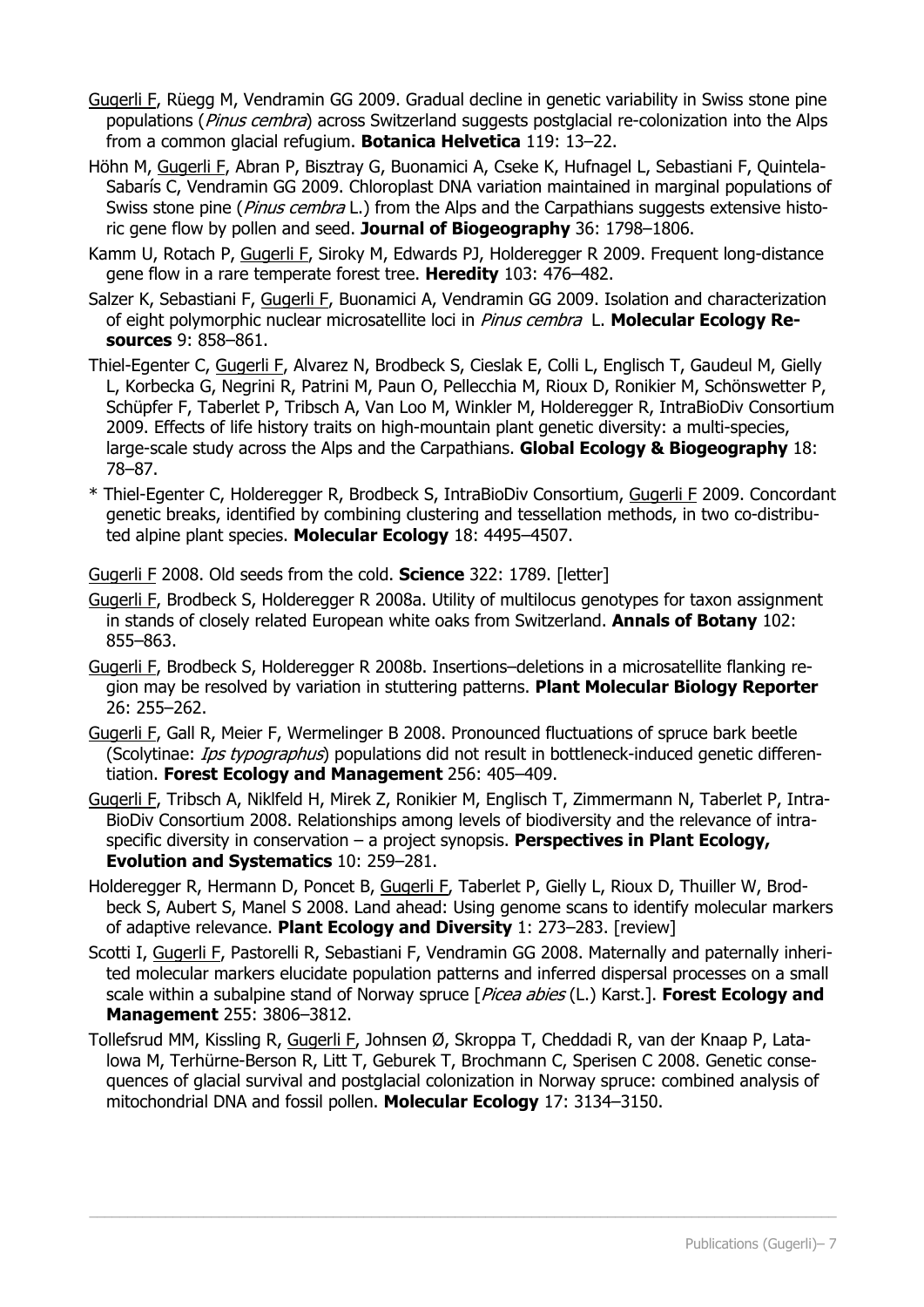- Gugerli F, Walser J-C, Dounavi K, Holderegger R, Finkeldey R 2007. Spatial analyses of leaf morphological and nuclear microsatellite variation suggest a low influence of hybridization on the small-scale genetic structure in Quercus petraea and Q. robur. **Annals of Botany** 99: 713–722.
- Hoebee SE, Arnold U, Düggelin C, Gugerli F, Brodbeck S, Rotach P, Holderegger R 2007. Mating patterns and contemporary gene flow by pollen in a large continuous and a small isolated population of the scattered forest tree Sorbus torminalis. **Heredity** 99: 47–55.
- Werth S, Gugerli F, Holderegger R, Wagner HH, Scheidegger C 2007. Landscape genetics of the lichen epiphyte Lobaria pulmonaria. **Molecular Ecology** 16: 2807–2815.
- Fournier N, Rigling A, Dobbertin M, Gugerli F 2006. Faible différenciation génétique, à partir d'amplification aléatoire d'ADN polymorphe (RAPD), entre les types de pin sylvestre (Pinus sylvestris L.) d'altitude et de plaine dans les Alpes à climat continental. **Annals of Forest Science** 63: 431–439.
- \* Holderegger R, Kamm U, Gugerli F 2006. Adaptive vs. neutral genetic diversity: implications for landscape genetics. **Landscape Ecology** 21: 797–807. [review]
- Werth S, Wagner HH, Gugerli F, Holderegger R, Csencsics D, Kalwij JM, Scheidegger C 2006 Quantifying dispersal and establishment limitation in a population of an epiphytic lichen. **Ecology** 87: 2037–2046.
- Gugerli F, Parducci L, Petit RJ 2005. Research Review Ancient plant DNA: review and prospects. **New Phytologist** 166, 409–418. [research review]
- Holderegger R, Angelone S, Brodbeck S, Csencsics D, Gugerli F, Hoebee SE, Finkeldey R 2005. Application of genetic markers to the discrimination of European Black Poplar (*Populus nigra*) from American Black Poplar (P. deltoides) and Hybrid Poplars (P. x canadensis) in Switzerland. **Trees** 19: 743–748.
- Wagner H, Werth S, Holderegger R, Gugerli F, Hoebee SE, Scheidegger C 2005. Variogram analysis of the spatial genetic structure of continuous populations using multi-locus microsatellite data. **Genetics** 169: 1739–1732.
- Walser J-C, Holderegger R, Gugerli F, Hoebee S, Scheidegger C 2005. Microsatellites reveal regional population differentiation and isolation in Lobaria pulmonaria, an epiphytic lichen. **Molecular Ecology** 14: 457–467.
- Hilfiker K, Gugerli F, Schütz J-P, Rotach P, Holderegger R 2004. Low RAPD variation and femalebiased sex ratio indicate genetic drift in small populations of the dioecious conifer Taxus baccata in Switzerland. **Conservation Genetics** 5: 357–365.
- \* Hilfiker K, Holderegger R, Rotach P, Gugerli F 2004. Dynamics of genetic variation in Taxus baccata: local versus regional perspectives. **Canadian Journal of Botany** 82: 219–227.
- Walser J-C, Gugerli F, Holderegger R, Kuonen D, Scheidegger C 2004. How sexual are lichens? Recombination and clonal propagation in natural populations. **Heredity** 93: 322–329.
- Gugerli F, Bauert MR 2001. Growth and reproduction of *Polygonum viviparum* show weak responses to experimentally increased temperature at a Swiss Alpine site. **Botanica Helvetica** 111: 169–180.
- Gugerli F, Holderegger R 2001. Nunatak survival, tabula rasa and the influence of the Pleistocene ice-ages on plant evolution in mountain areas. **Trends in Plant Science** 6: 397–398. [conference report]
- Gugerli F, Senn J, Anzidei M, Madaghiele A, Büchler U, Sperisen C, Vendramin GG 2001. Chloroplast microsatellites and mitochondrial nad1 intron 2 sequences indicate phylogeographic relationship of Swiss stone pine (*Pinus cembra*), Siberian stone pine (*P. sibirica*), and Siberian dwarf pine (P. pumila). **Molecular Ecology** 10: 1489–1497.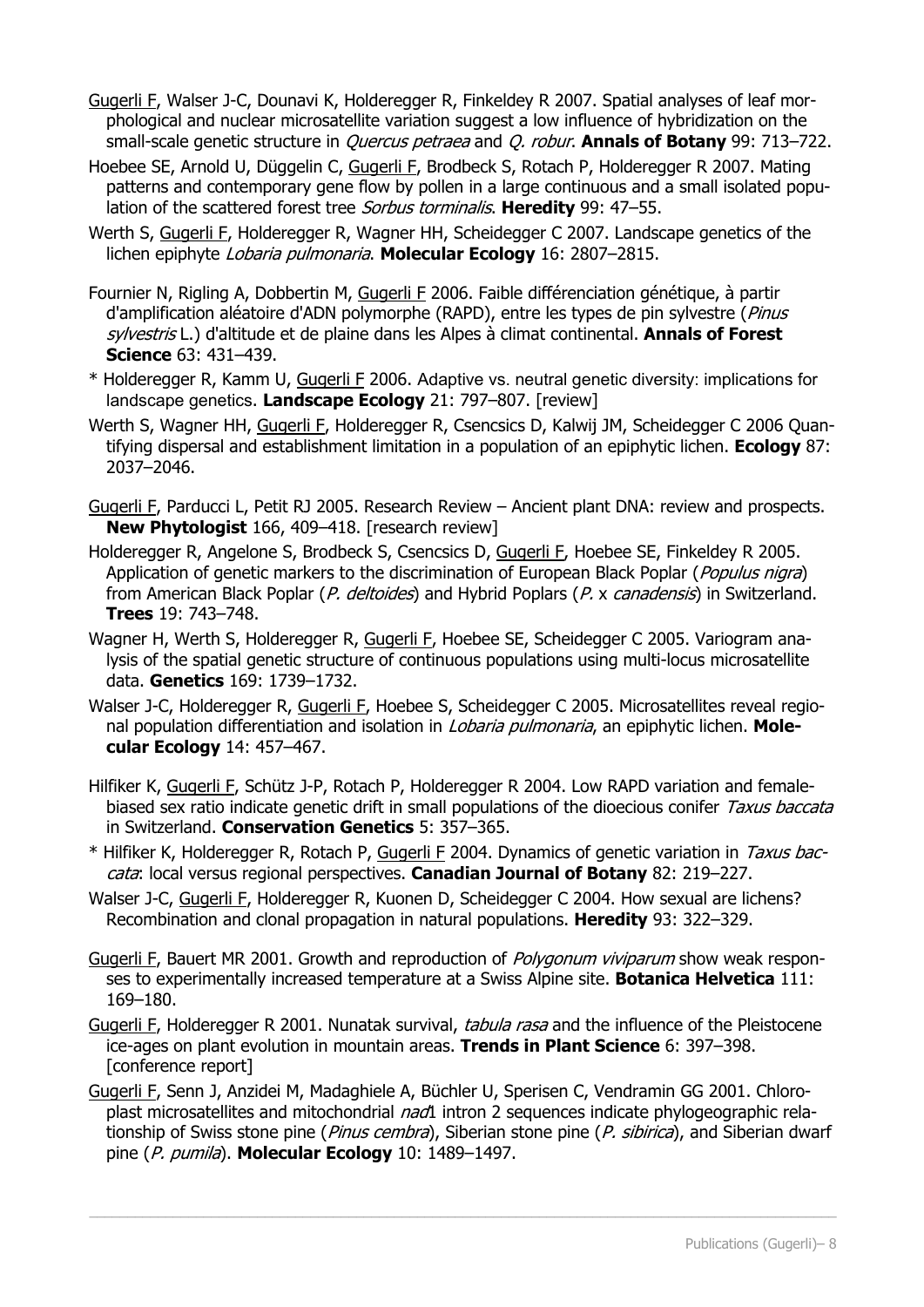- Gugerli F, Sperisen C, Büchler U, Brunner I, Brodbeck S, Palmer JD, Qiu Y-L 2001. The evolutionary split of Pinaceae from other conifers: evidence from an intron loss and a multigene phylogeny. **Molecular Phylogenetics and Evolution** 21: 167–175.
- Gugerli F, Sperisen C, Büchler U, Magni F, Geburek T, Jeandroz S, Senn J 2001. Haplotype variation in a mitochondrial tandem repeat of Norway spruce (Picea abies) populations suggests a serious founder effect during postglacial re-colonization of the western Alps. **Molecular Ecology** 10: 1255–1263.

#### **Award for best scientific publication within WSL (2001)**

- Sperisen C, Büchler U, Gugerli F, Mátyás G, Geburek T, Vendramin GG 2001. Tandem repeats in plant mitochondrial genomes: application to the analysis of population differentiation in the conifer Norway spruce. **Molecular Ecology** 10: 257–263.
- Eichenberger K, Gugerli F, Schneller JJ 2000. Morphological and genetic diversity of Swiss common bean races (Phaseolus vulgaris L., Fabaceae) and their origin. **Botanica Helvetica** 110: 61–77.
- Gugerli F 2000. Fortpflanzung bei *Saxifraga oppositifolia* und S. biflora unter alpinen Bedingungen – Fremdbestäubung als genetische Versicherung? **Bauhinia** 14: 53–65.
- Sperisen C, Gugerli F, Büchler U, Mátyás G 2000. Comparison of two rapid DNA extraction protocols for gymnosperms for application in population genetic and phylogenetic studies. **Forest Genetics** 7: 133–136.
- Arft AM, Walker MD, Gurevitch J, Alatalo J, Bret-Harte MS, Dale M, Diemer M, Gugerli F, Henry GHR, Jones MH, Hollister R, Jónsdóttir IS, Laine K, Lévesque E, Marion GM, Molau U, Mølgaard P, Nordenhäll U, Raszhivin V, Robinson CH, Starr G, Stenström A, Stenström M, Totland Ø, Turner L, Walker L, Webber PJ, Welker JM, Wookey PA 1999. Responses of tundra plants to experimental warming: meta-analysis of the International Tundra Experiment. **Ecological Monographs** 69: 491–511.
- Gugerli F, Eichenberger K, Schneller JJ 1999. Promiscuity in populations of the cushion plant Saxifraga oppositifolia in the Swiss Alps as inferred from RAPDs. **Molecular Ecology** 8: 453–461.
- von Flüe I, Gugerli F, Holderegger R, Schneller JJ 1999. Genetic and morphological variability in alpine Saxifraga oppositifolia after colonization. **Feddes Repertorium** 110: 555–559.
- Gugerli F 1998. Effect of elevation on sexual reproduction in alpine populations of Saxifraga oppositifolia (Saxifragaceae). **Oecologia** 114: 60–66.
- Schneller JJ, Holderegger R, Gugerli F, Eichenberger K, Lutz E 1998. Patterns of genetic variation detected by RAPDs suggest single origin with subsequent mutations and long-distance dispersal in the apomictic fern Dryopteris remota (Dryopteridaceae). **American Journal of Botany** 85: 1038–1042.
- Gugerli F 1997. Hybridization of *Saxifraga oppositifolia* L. and S. biflora All. (Saxifragaceae) in a mixed alpine population. **Plant Systematics and Evolution** 207: 255–274.
- Gugerli F 1997. Sexual reproduction in *Saxifraga oppositifolia* L. and Saxifraga biflora All. (Saxifragaceae) in the Alps. **International Journal of Plant Sciences** 158: 274–281.
- Stenström M, Gugerli F, Henry GHR 1997. Response of *Saxifraga oppositifolia* L. to simulated climate change at three contrasting latitudes. **Global Change Biology** 3: 44–54.
- Gugerli F 1993. Samenbank als Grundlage für die Rückführung von Fettweisen zu extensiv genutzten, artenreichen Wiesen? **Botanica Helvetica** 103: 177–191.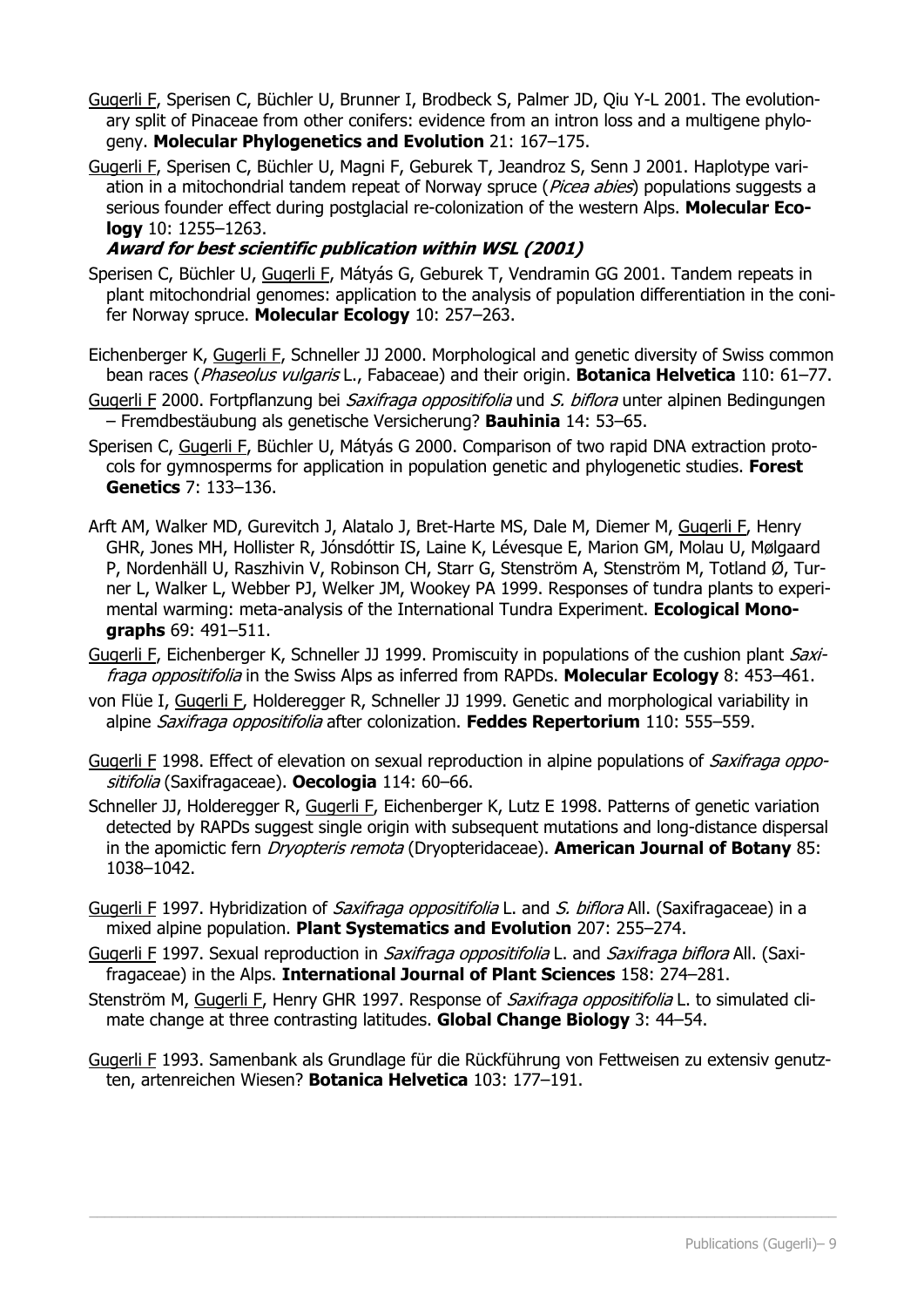#### Additional, consortium-related contributions (in alphabetical order)

- Alvarez, N., Arrigo, N., IntraBioDiv Consortium 2008. An R (CRAN) scripts collection for computing genetic structure similarities based on STRUCTURE 2 outputs. **Molecular Ecology Resources** 8: 757–762.
- Alvarez N, Manel S, Schmitt T, IntraBioDiv Consortium 2012. Contrasting diffusion of Quaternary gene pools across Europe: the case of the arctic-alpine *Gentiana nivalis* L. (Gentianaceae). **Flora** 207: 408–413.
- Coldea G, Stoică I-A, Puşcaş M, Ursu T, Oprea A, IntraBioDiv Consortium 2009. Alpine–subalpine species richness of the Romanian Carpathians and the current conservation status of rare species. **Biodiversity and Conservation** 18: 1441–1458.
- Ehrich D, Gaudeul M, Assefa A, Koch M, Mummenhoff K, Nemomissa S, IntraBioDiv Consortium, Brochmann C 2007. Genetic consequences of Pleistocene range shifts: contrast between the Arctic, the Alps and the East African mountains. **Molecular Ecology** 16: 2542–2559.
- Manel S, Berthoud F, Bellemain E, Gaudeul M, Luikart G, Swenson JE, Waits LP, Taberlet P, Intra-BioDiv Consortium 2007. A new individual-based spatial approach for identifying genetic discontinuities in natural populations. **Molecular Ecology** 16: 2031–2043.
- Meirmans PG, Goudet J, IntraBioDiv Consortium, Gaggiotti OE 2011. Ecology and life history affect different aspects of the population structure of 27 high-alpine plants. **Molecular Ecology** 20: 3144–3155.
- Mraz P, Gaudeul M, Gielly L, Choler P, Taberlet P, IntraBioDiv Consortium 2007. Genetic structure of *Hypochaeris uniflora* (Asteraceae) suggests vicariance in the Carpathians and rapid post-glacial colonization of the Alps from an eastern Alpine refugium. **Journal of Biogeography** 34: 2100–2114.
- Paun O, Schönswetter P, Winkler M, IntraBioDiv Consortium, Tribsch A 2008. Historical divergence versus contemporary gene flow: evolutionary history of the calcicole Ranunculus alpestris group (Ranunculaceae) in the European Alps and the Carpathians. **Molecular Ecology** 17: 4263– 4275.
- Tribsch A, Taberlet P, IntraBioDiv Consortium 2006. The EU-Project IntraBioDiv Tracking surrogates for intraspecific biodiversity: towards efficient selection strategies for the conservation of natural genetic resources using comparative mapping and modelling approaches. In: Price MA (ed.), Global Change in Mountain Regions, 148-150. Sapiens Publishing, Duncow, Kirkmahoe, Dumfrieshire.
- Winkler M, Tribsch A, Paun O, Englisch T, IntraBioDiv Consortium, Schönswetter P 2010. Pleistocene distribution range shifts were accompanied by breeding system divergence within *Hornun*gia alpina (Brassicaceae) in the Alps. **Molecular Phylogenetics and Evolution** 54: 571–582.

#### **Overview articles, book chapters, and conference papers (reviewed, non-ISI)**

- \* Bolliger J, Gugerli F 2017. Isoliert oder vernetzt? Der Einfluss der Landschaft auf den Genfluss. **WSL Berichte** 60: 23–29.
- Rellstab C, Fischer MC, Csencsics D, Gugerli F, Holderegger R 2017. Bedeutung der lokalen Anpassung in der Naturschutzgenetik. **WSL Berichte** 60: 31–37.
- Gugerli F, Balkenhol N, Bolliger J 2016. Genfluss und Landschaftszerschneidung. In: Holderegger R, Segelbacher G (Eds.), Naturschutzgenetik — Ein Handbuch für die Praxis, 107–128. Haupt, Bern.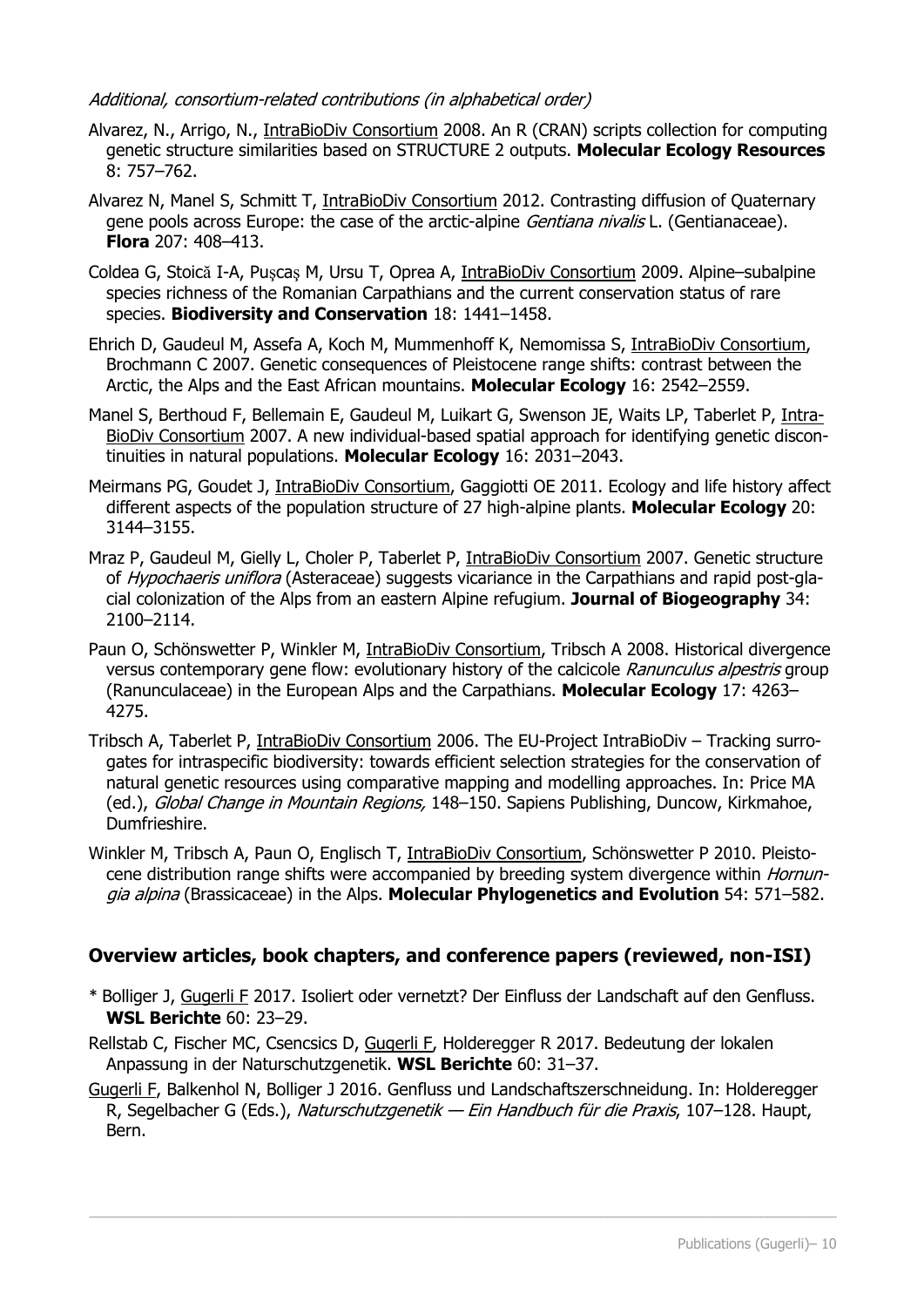Gugerli F, Frank A, Rellstab C, Pluess AR, Moser B, Arend M, Sperisen C, Wohlgemuth T, Heiri C 2016. Genetische Variation und lokale Anpassung bei Waldbaumarten im Zeichen des Klimawandels. In: Pluess AR, Augustin S, Brang P (eds.), Wald und Klimawandel. Grundlagen für Adaptationsstrategien. Bundesamt für Umwelt BAFU, Bern; Eidg. Forschungsanstalt WSL, Birmensdorf; Haupt, Bern, 93–113. (available also in French)

Gugerli F, Holderegger R 2016. Genetische Methoden. In: Holderegger R, Segelbacher G (Eds.), Naturschutzgenetik - Ein Handbuch für die Praxis, 183-202. Haupt, Bern.

- \* Rellstab C, Pluess AR, Gugerli F 2016. Die genetische Basis der lokalen Anpassung von Waldbaumarten im Zeichen des Klimawandels. **Schweizerische Zeitschrift für Forstwesen** 333– 340.
- Sperisen C, Pluess, AR, Arend M, Brang P, Gugerli F, Heiri C 2016. Erhaltung genetischer Ressourcen im Schweizer Wald — Heutige Situation und Handlungsbedarf angesichts des Klimawandels. In: Pluess AR, Augustin S, Brang P (eds.), Wald und Klimawandel. Grundlagen für Adaptationsstrategien. Bundesamt für Umwelt BAFU, Bern; Eidg. Forschungsanstalt WSL, Birmensdorf; Haupt, Bern, 367–383. (available also in French)
- Kamm U, Gugerli F, Rotach P, Edwards PJ, Holderegger R 2012. Selten & zerstreut: Auswirkungen auf den Paarungserfolg des Speierlings. **Schweizerische Zeitschrift für Forstwesen** 163: 130–136.
- Gugerli F, Sperisen C 2010. Genetische Struktur von Waldbäumen im Alpenraum als Folge (post)glazialer Populationsgeschichte. **Schweizerische Zeitschrift für Forstwesen** 161: 207– 215.
- Gugerli F 2009. Können genetische Grundlagen zur nachhaltigen Waldnutzung beitragen? **Forum für Wissen** 2009: 103–109.
- Tribsch A, Englisch T, Gugerli F, Holderegger R, Niklfeld H, Steinmann K, Thiel-Egenter C, Zimmermann NE, Taberlet P, IntraBioDiv Consortium 2010. Integrating data across biodiversity levels; the project IntraBioDiv. In: Körner C, Spehn EM (eds.), Data Mining for Global Trends in Mountain Biodiversity, 89-105. CRC/Taylor & Francis, Boca Raton.
- Gugerli F, Jacob G, Bollmann K 2008. Molekulare Marker erzählen aus dem Geschichtenbuch: Auerhuhn-Populationsgenetik in den Schweizer Alpen. **Ornithologischer Beobachter** 105: 77– 84.
- Duelli P, Baur P, Buchecker M, Gugerli F, Holderegger R, Wohlgemuth T 2007. The role of value systems in landscape research. In: Kienast F, Ghosh S, Wildi O (eds.), A Changing World: Challenges for Landscape Research, 27-34. Springer, Dordrecht.
- Holderegger R, Gugerli F, Scheidegger C, Taberlet P 2007. Integrating population genetics with landscape ecology to infer spatio-temporal processes. In: Kienast F, Ghosh S, Wildi O (eds.), A Changing World: Challenges for Landscape Research, 145–156. Springer, Dordrecht.
- Gugerli F, Sperisen C, Mátyás G, Senn J, Anzidei M, Vendramin GG 2002. Molecular markers help to reveal postglacial re-colonisation routes of forest tree species in the Alpine region. In: Bottarin R, Tappeiner U (eds.), Interdisciplinary Mountain Research, 156-161. Blackwell Science, Berlin.

## **Other publications (internal review only)**

- Rehnus M, Bollmann K, Gugerli F, Brodbeck S, Schenker L (2022) Schneehasenforschung: Bestandesdynamik und geschlechterspezifische Lebensraumnutzung. **Jagd in Tirol** 74: 12–17.
- Fischer MC, Ruprecht K, Gugerli F, Holderegger R, Widmer A 2021 Pilotstudie für ein Monitoring der genetischen Vielfalt in der Schweiz. **N&L Inside** 1/21: 11–13.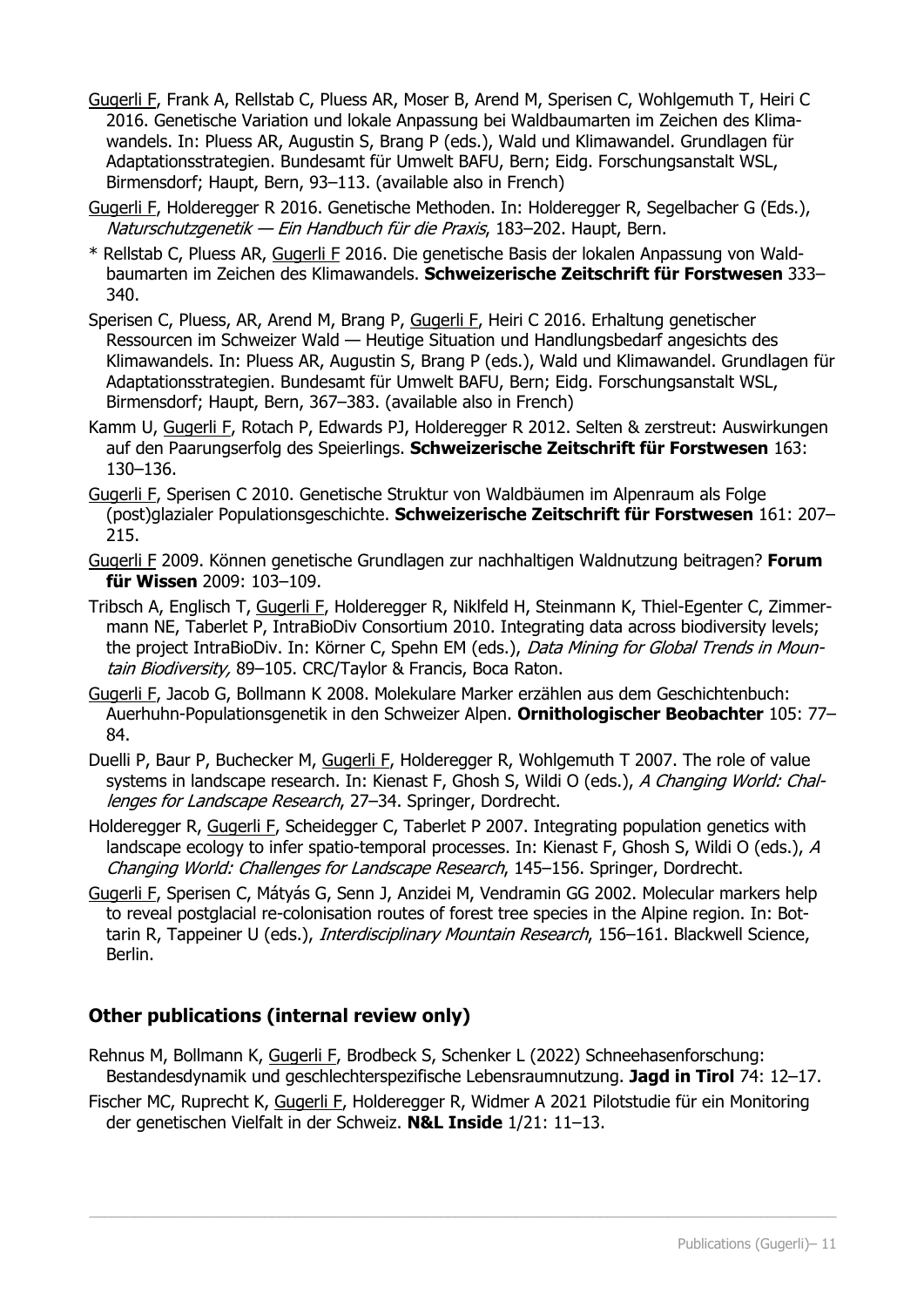- Reutimann O, Gugerli F, Rellstab C 2020. Genetischer Fingerabdruck ein Werkzeug zur Bestimmung von Art und Durchmischungsgrad bei heimischen Eichen. **Wald und Holz** 06/20:  $21 - 25$ .
- Reutimann O, Gugerli F, Rellstab C 2020. L'empreinte génétique un outil d'identification de l'espèce et du taux de mélange des chênes indigènes. **La Forêt** 5/20: 12–15.
- Schenker L, Brodbeck S, Bollmann K, Rehnus M, Gugerli F 2020. Nicht-invasives genetisches Monitoring: Einblick in das Leben heimlicher Tierarten. **N&L Inside** 3/20: 33–39.
- Schenker-Schürz L, Rehnus M, Brodbeck S, Bollmann K, Gugerli F 2020. Neue Erkenntnisse dank genetischen Methoden. **Cratschla** 2/20: 18–21.
- Fischer MC, Pärli R, Gugerli F, Holderegger R, Lieberherr E, Widmer A 2020. Machbarkeitsstudie zur Untersuchung des Zustands und der Veränderung der genetischen Vielfalt: Vernetzung, Inzucht und Anpassungsfähigkeit. **ETH Zürich, BAFU**, Zürich, Bern, 67 pg.
- Gugerli F 2020. Hattemer HH, Ziehe M (2018) Erhaltung forstgenetischer Ressourcen Grundlagen und Beispiele (Buchbesprechung). **Schweizerische Zeitschrift für Forstwesen**  171: 363–364.
- Gugerli F, Vaupel A, Ellenbroek T, Nagel D, Muller R, Luqman H, Brodbeck S, Bolliger J 2017. Amphibien und Autobahnen: Eine Trennungsgeschichte? **N&L Inside** 1/17: 25–30.
- Gugerli F, Rellstab C 2017. Genetische Forschung mit Misoxer Nadelbäumen. **Terra Grischuna** 28–31.
- Gugerli F 2016. Editorial: Waldbiodiversität auf genetischer Ebene. **Schweizerische Zeitschrift für Forstwesen** 167: 307.
- Gugerli F, Hayes S 2016. Evoltree training activities. In: Kremer A, Hayes S, González-Martínez SC (Eds.), Evolution of trees and forest communities: ten years of the EVOLTREE network, 27–29. PG Edition, Bordeaux.
- Lefèvre F, Pichot C, Beuker E, Kowalczyk J, Matras J, Ziehe M, Villar M, Peter M, Gugerli F, Orazio C, Cordero R, Alía R, von Halder I, González-Martínez SC, Kremer A 2016. Intensive Study Sites. In: Kremer A, Hayes S, González-Martínez SC (Eds.), Evolution of trees and forest communities: ten years of the EVOLTREE network, 11-14. PG Edition, Bordeaux.
- Bonfils P, Rigling A, Brändli U-B, Brang P, Forster B, Engesser R, Gugerli F, Junod P, Müller R, Günthardt-Goerg M 2015. Die Eiche im Klimawandel — Potenzial und Zukunftschancen einer Baumart. **Merkblatt für die Praxis**, Eidg. Forschungsanstalt WSL, Birmensdorf, 12 pg.
- Gugerli F, Holderegger R, Bolliger M 2015. Genetische Ressourcen. In: Rigling A, Schaffer HP (Eds.), Waldbericht 2015. Zustand und Nutzung des Schweizer Waldes. Bundesamt für Umwelt (BAFU), Bern, and Eidg. Forschungsanstalt (WSL), Birmensdorf, pp. 82–83.
- Bolliger J, Junge X, Wülser G, Pohl C, Vaupel A, Gugerli F, Teilnehmende der GeneMig Workshops 2015. Herausforderungen und Chancen in der Zusammenarbeit Praxis–Wissenschaft — ein Erfahrungsbericht. **N&L Inside** 2/15:24–28.
- Holderegger R, Bolliger M, Gugerli F 2015. Wie weit fliegen Pollenkörner? **Wald und Holz** 3/15: 31–33.
- Holderegger R, Bolliger M, Gugerli F 2015. Jusqu'où les grains de pollen s'envolent-ils? **La Forêt**  2/15: 17–19.
- Schmid M, Birrer S, Bolliger J, Csencsics D, Gugerli F 2015. Monitoring genetischer Vielfalt: Fallbeispiel Schachbrettfalter. **N&L Inside** 1/15: 19–24.
- Frei M, Csencsics D, Bühler C, Gugerli F, Bolliger J 2014. Wie gut vernetzt sind Vorkommen der Kreuzkröte in einer landwirtschaftlich geprägten Landschaft? **N&L Inside** 4/14: 16–20.
- Gugerli F, Holderegger R 2013. Die Alpen als Barriere und Schmelztiegel. **Hotspot** 27: 12–13.
- Bolliger J, Junge X, Vaupel A, Gugerli F 2013. Wissenschaft und Praxis im Dialog über Landschaftsgenetik. **N&L Inside** 1/13: 16–19.